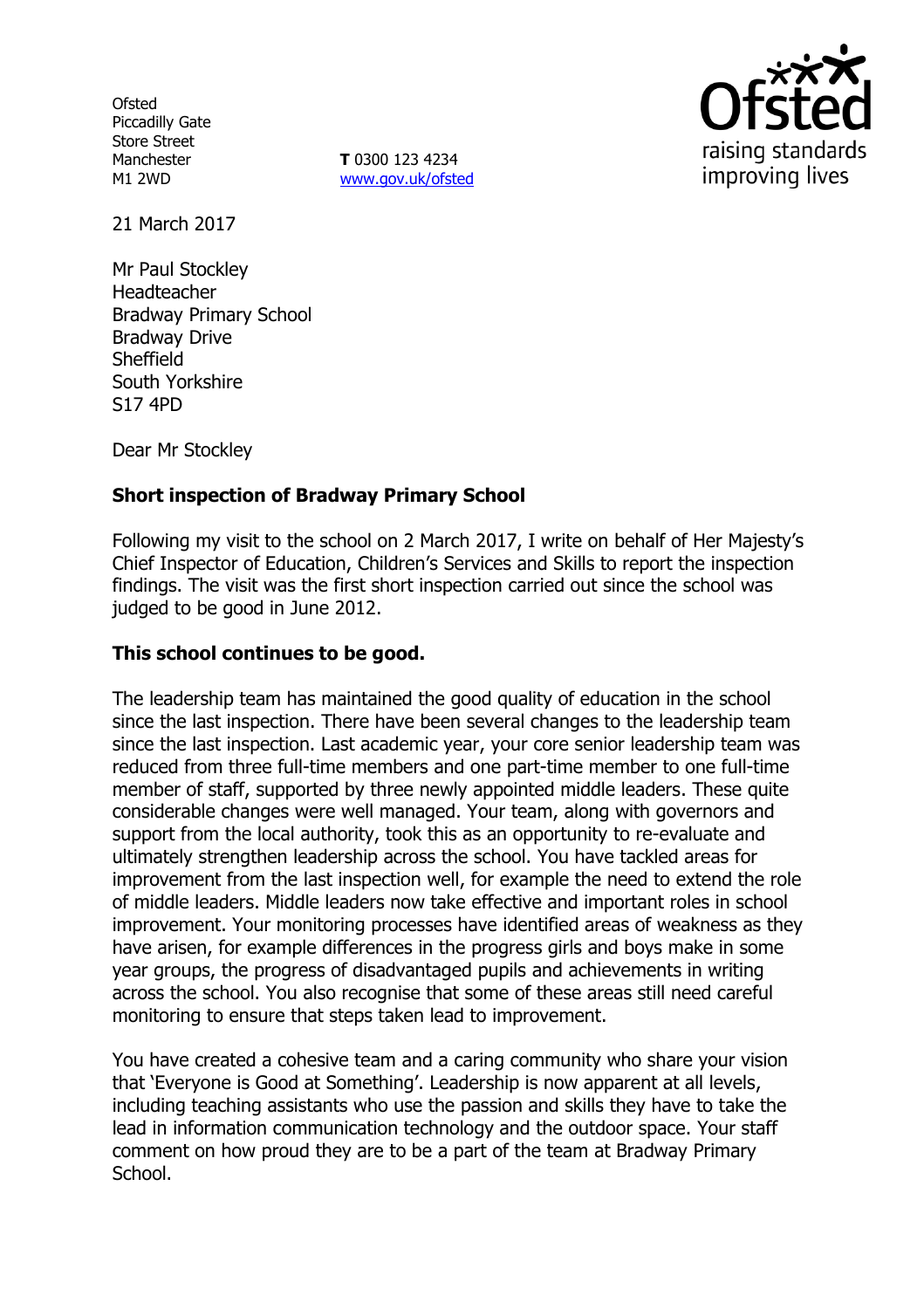

You have benefited other schools in the locality by sharing your skills and those of your team. One of the assistant headteachers spent a full academic year supporting a school that needed to improve. You ensure that your role as chair of the Primary Leaders Partnership and School Forum helps schools in the city to improve. You and your team value highly the work you do with your local cluster of schools, for example in moderating standards and sharing good practice.

The number of governors on your governing body is considerable. They bring a wide range of different skills to help support and challenge leaders. They are well informed by yourself and your team and skilled at challenging this information so that improvements are being made continually. The governors welcome the support they receive from the local authority and comment on how at times, for example with staffing issues, their assistance has been invaluable.

Pupils behave well at all times of the school day. They comment on how disruption to learning due to poor behaviour in lessons is rare. Pupils who are new to the school say they settle in quickly as they are made to feel welcome. The school is a clean and tidy environment and pupils take pride in keeping it this way. Pupils take on a range of different responsibilities with aplomb, such as office duties and being young leaders, where they help organise games at lunchtime. Pupils comment on how much they love their school. Consequently rates of attendance are high. When asked how they could improve their school, pupils commented, 'That's hard.'

Parents and carers are exceptionally supportive of the work you and your team do for their children. They comment on how happy their children are and how you keep them well informed. Parents are appreciative of the workshops and information you give them so that they can more fully understand and be involved in their children's learning. Parents comment about what a vibrant and positive place your school is. They consider adults are committed and dedicated to helping make sure their children are happy and making good progress.

### **Safeguarding is effective.**

Staff in the school are well trained and knowledgeable about processes and procedures to help keep pupils safe in school. Communication in the school is good and any concerns about the welfare of pupils are raised with the appropriate person. The designated safeguarding lead is exceptionally good at keeping detailed records that are of a high quality. All leaders and managers, including governors, ensure that safeguarding arrangements are fit for purpose. Your regular headteacher's report to governors ensures that all aspects of safeguarding take priority and are monitored well. Governors ensure that safeguarding is raised as an agenda item at every governors' meeting, thereby maintaining its high profile in your school.

### **Inspection findings**

**Pupils say that learning in your school is fun. You and your team make sure your** vision that pupils are 'learning through enjoyment' is implemented. Teachers go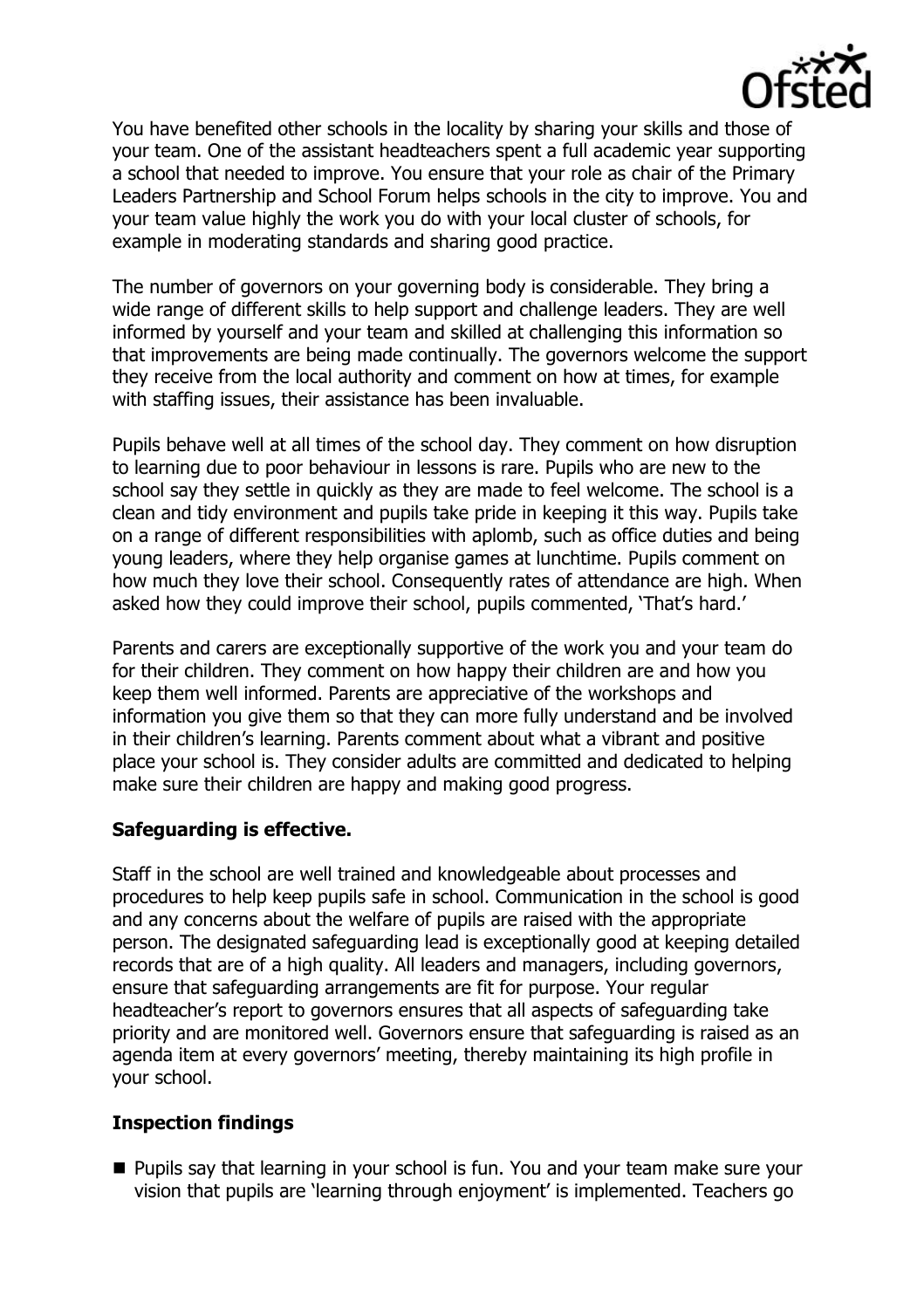

to great lengths to make sure pupils are actively engaged and enthusiastic about learning. They also ensure that the skills they are learning equip them well for life, such as Enterprise Week, which last year culminated in an open day where pupils raised over £2,000 to purchase theatre lighting equipment.

- Pupils at the school who are disadvantaged did not achieve as well as others in the school or others nationally last year. You and your team have initiated several strategies to support these pupils so that they can make better progress. The individual needs of children in the early years have been identified and approaches such as play therapy and reading interventions have been put in place to support them. Older pupils have benefited from your more flexible deployment of teaching assistants and from the new marking and feedback policy which focuses on the needs of pupils. This has impacted well on progress and attainment with pupils beginning to reach expected levels of attainment.
- Last year in some year groups, the progress of girls was better than boys, particularly in English in the early years and key stage 2. Early years staff have reviewed the learning environment and adapted some areas to promote boys' better learning of literacy skills. Older boys have become more engaged in English through new topics, such as studying the life of Walter Tull and taking part in Spy Day and Evacuee Day. These initiatives have had considerable success in helping boys make better progress.
- You and your team recognise that pupil's progress and standards in writing were disappointing in July 2016. A number of strategies, such as more rigorous scrutiny of work in books, has highlighted pupils who need extra support and helped teachers improve the quality of their teaching. These approaches are beginning to have an impact but standards and progress still need further improvement.

# **Next steps for the school**

Leaders and those responsible for governance should ensure that:

- $\blacksquare$  the accelerated progress that some disadvantaged pupils are making is achieved more consistently across all year groups
- $\blacksquare$  the standards pupils reach and the progress they make in writing more closely match those in reading and mathematics.

I am copying this letter to the chair of the governing body, the regional schools commissioner and the director of children's services for Sheffield. This letter will be published on the Ofsted website.

Yours sincerely

Jo Sharpe **Her Majesty's Inspector**